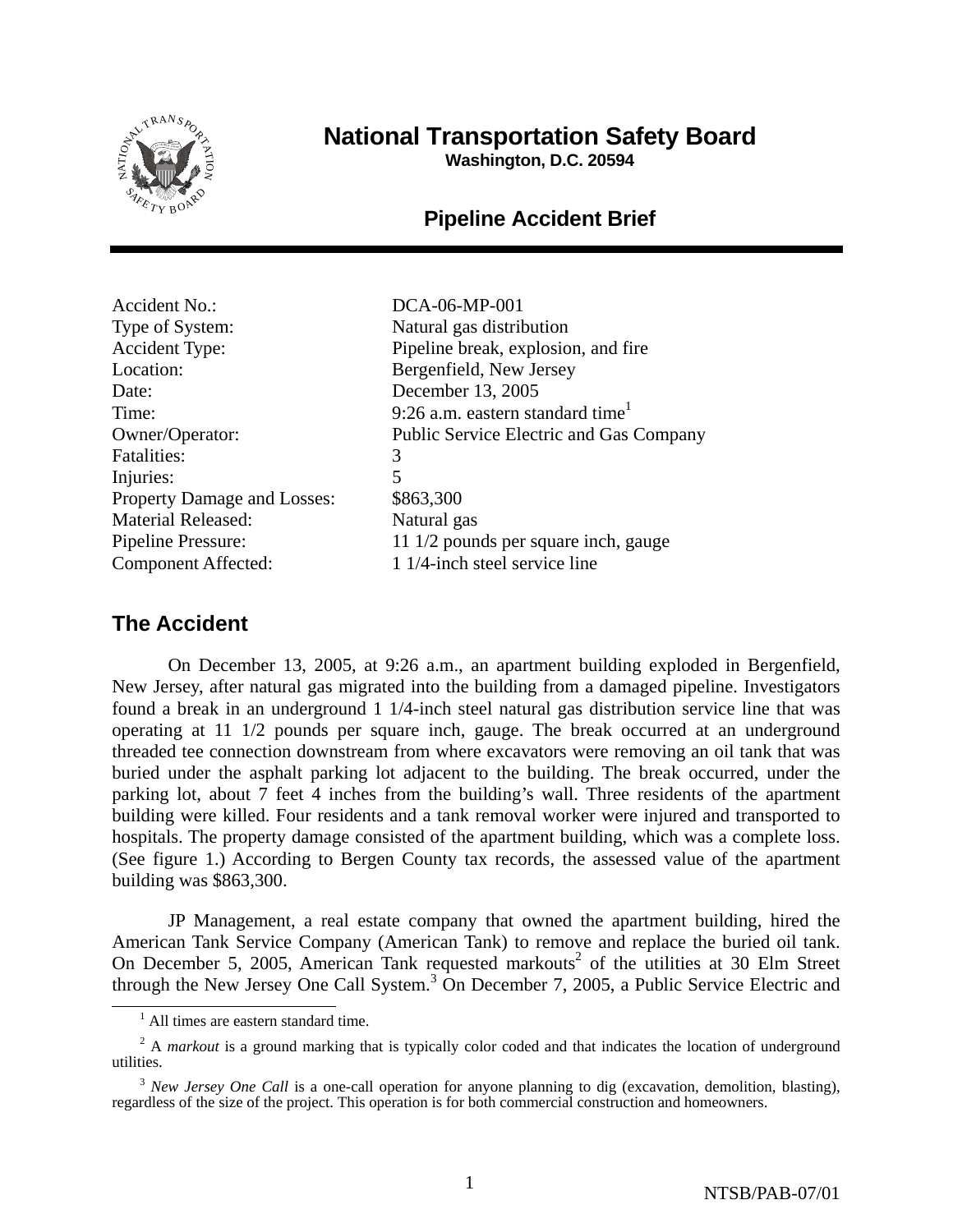Gas Company ( $PSE&G$ )<sup>4</sup> street inspector went to the site and marked the location of the buried gas service line to the building. The marked location showed that the service line ran under the parking lot and about parallel to the building's wall. At a point downstream of the excavation area, the pipeline turned  $90^\circ$  toward the building. (See figure 2.)





About 8:30 a.m. on Monday, December 12, the American Tank crew arrived at the site, saw the gas and water utility markouts, and began excavating in the asphalt parking lot that was adjacent to the building. The work contract indicated that the tank capacity was 2,000 gallons. According to the American Tank foreman, when the excavation was about 30 inches deep, the top of the tank was exposed. At this time, the crew realized that the tank was a 5,000-gallon tank rather than a 2,000-gallon tank.<sup>5</sup> Because the larger tank was wider, longer, and heavier than expected, and thus closer to the natural gas service line, the excavation crew had concerns about its safe removal. In an interview, one of the crewmembers stated, "[At the time] I said our concern is once we move the tank or roll it over, to roll it and take it out, it may undermine the gas line." An American Tank vice president went to the site to verify that it was a larger tank and to reassess its removal. He arranged for his office staff to call New Jersey One Call for a second markout of the utilities. The PSE&G inspector arrived at the apartment building about 11:14 a.m. and re-marked the gas service line. He made a slight change to the original marking where the gas line entered the building.

 $\frac{1}{4}$ <sup>4</sup> PSE&G is one of the largest combined electric and gas companies in the United States and is New Jersey's oldest and largest publicly owned utility.

<sup>&</sup>lt;sup>5</sup> Based on the length and depth of the tank, an American Tank vacuum truck operator referred to the tank capacity reference books that he carried in his truck and correctly determined the capacity of the tank to be 5,000 gallons.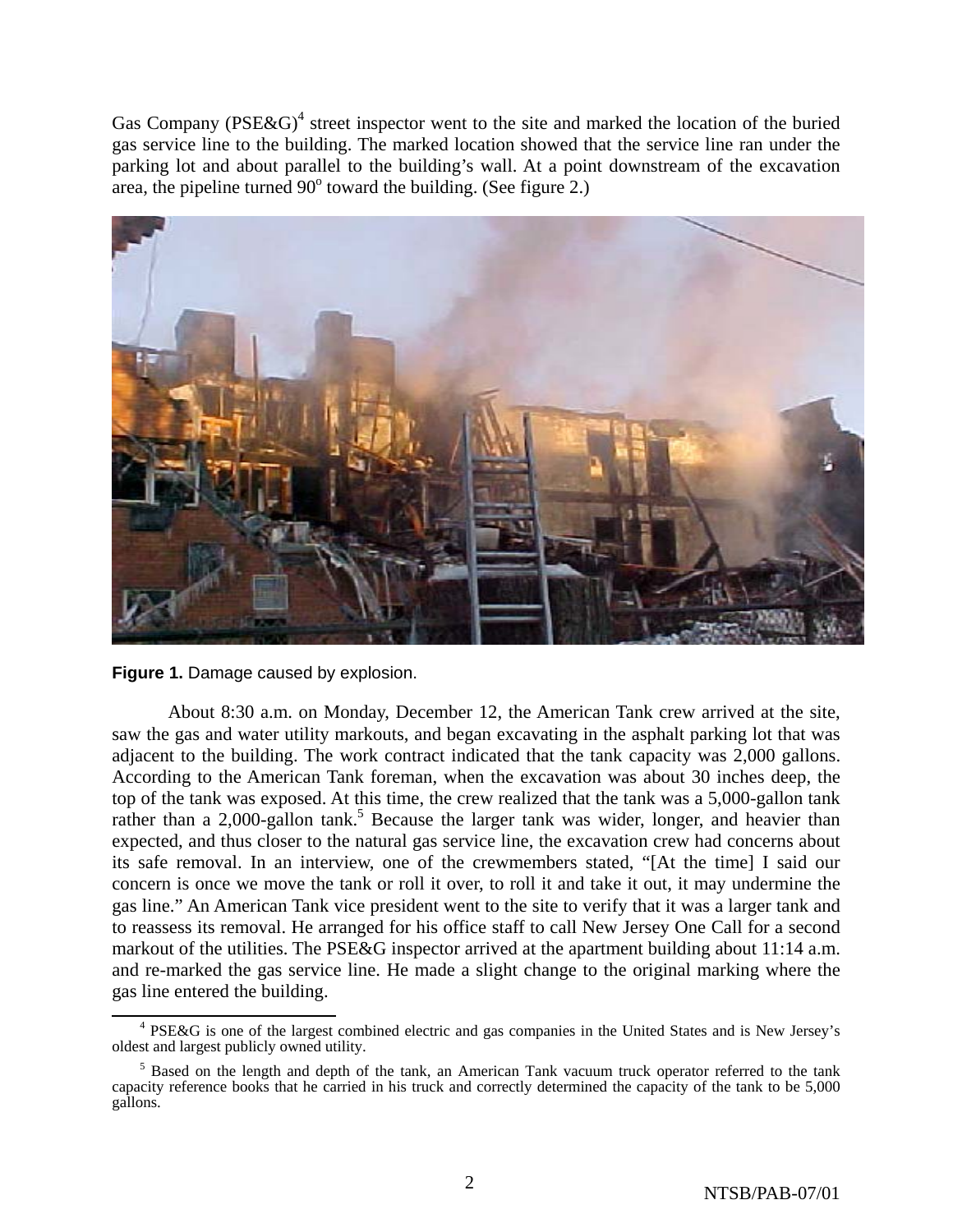

**Figure 2.** Diagram of accident site.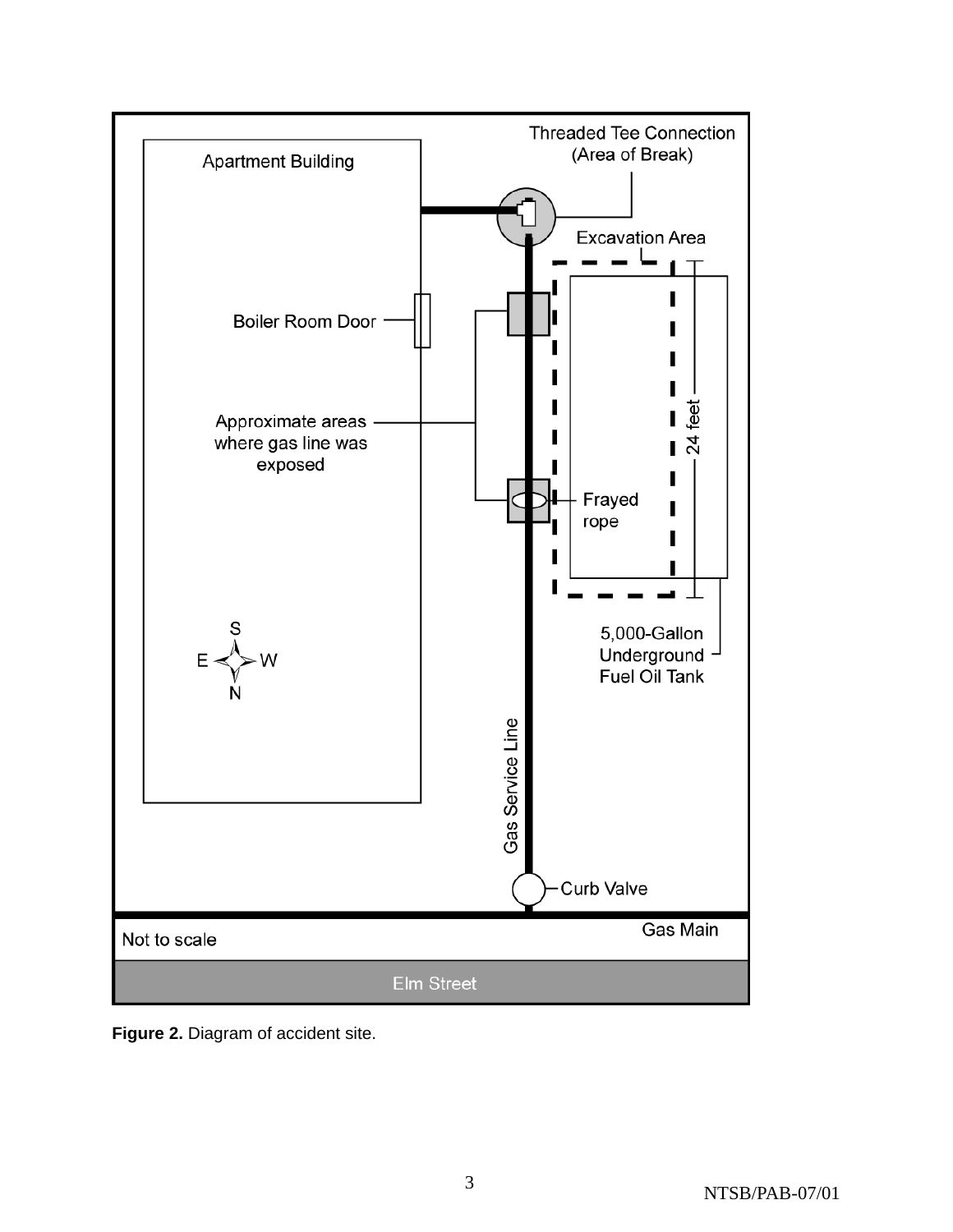The American Tank foreman told investigators that on December 12 he asked the PSE&G inspector whether the gas line could be shut off while they excavated. This request was a precaution to prevent the release of gas if the line was damaged during the tank removal. The PSE&G inspector told investigators he stated to the American Tank foreman that because it was wintertime the gas could not be shut off. However, the PSE&G inspector said that he would ask his supervisor. When the supervisor told the inspector that turning off the natural gas to the building would not be possible, the inspector informed the American Tank foreman. According to the PSE&G, shutting off the gas to the building without making prior arrangements with the PSE&G and the building's owner would have created a health risk to the residents by leaving them without gas for heat, hot water, and cooking.

The American Tank foreman and assistant manager said during postaccident interviews that, based on their examination of the worksite after the initial excavation, they thought the excavation was stable and secure, and the excavation wall was far enough from the pipe to be safe. However, the American Tank crew did not evaluate the soil at the walls of the ditch for stability.<sup>6</sup>

The excavation crew exposed a portion of the gas pipeline by excavating with hand shovels to confirm the service line's location. The excavation was done by digging into the eastern trench wall, near the gas pipeline and the building, while standing in the trench. The PSE&G street inspector who had marked the pipeline told Safety Board investigators that he was on site when the service line was first uncovered. The service line was partially exposed in two locations that were each about 1 foot long. The service line was buried about 30 to 36 inches and was about 2 feet from the extended eastern edge of the trench. To excavate the 5,000-gallon tank, the crew had to open a trench that was about 24 feet long, which was considerably larger than originally planned.

The PSE&G inspector determined that the pipeline was a PSE&G gas pipeline and that it was accurately marked. According to the inspector, he reminded the American Tank crewmembers of their obligation to protect the gas pipe from damage by supporting the pipe against an immovable object, such as the building, or shoring the trench. The PSE&G inspector did not remain on the job to ensure that the pipeline was adequately protected. In addition, he did not attempt to test the curb valve to ensure it could be rapidly closed if the pipeline was broken. The inspector gave the American Tank foreman his business card and asked him to call if he needed assistance or had any questions. The inspector departed the site at 11:47 a.m. According to the American Tank foreman, the trench was not shored and was about 4 to 5 feet deep at the end of the first day.

The American Tank crew (assistant manager, foreman, and two crewmembers) arrived about 8:30 a.m. on Tuesday, December 13, 2005, to continue work on the excavation. The American Tank crewmembers told Safety Board investigators that they did not start any of the excavation equipment or expand the excavation on December 13, the day of the accident. When they first arrived, they saw that the ground surrounding the pipeline had collapsed and fallen from underneath portions of the asphalt parking lot along the eastern wall of the trench. The

<sup>&</sup>lt;sup>6</sup> Trench wall soils can be tested for stability by using a penetrometer, which is a mechanical device that measures the force needed for a probe to enter the soil. Another method is the "thumb test," in which the thumb is pushed into the soil along the wall.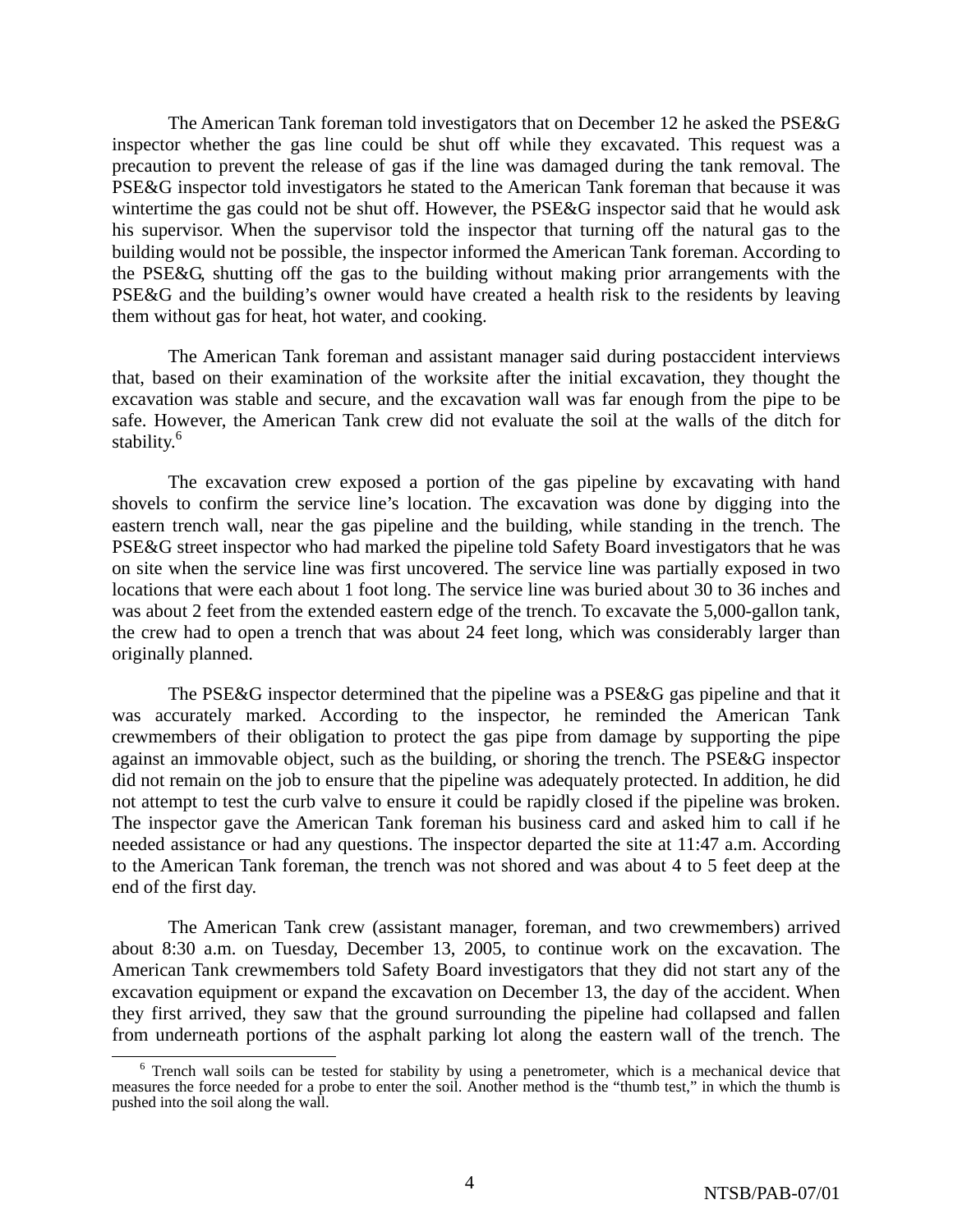crewmembers said that they tied one end of a rope to the gas pipeline and the other end to the oil tank vent pipe at the building wall in an effort to help support the pipeline. The American Tank crew also placed a pump into the trench and was removing some of the water that had accumulated when some crewmembers reported hearing a "popping" sound and two crewmembers smelled natural gas. Shortly afterward, the other two crewmembers smelled natural gas.

From across the street, a local business owner saw the American Tank crew working at 30 Elm Street. He said that he saw water flowing down the road and when he went across the street to where the American Tank crew was working, he smelled natural gas. The business owner said that he would call the police for them. He called the Bergenfield Police Department<sup>7</sup> at 8:49 a.m. and reported a gas leak. His call was the only one that the Bergenfield Police Department received about the incident before the explosion. An apartment resident later told Safety Board investigators that she also had smelled natural gas, but had not called the police department, the fire department, or the PSE&G. The American Tank foreman called the PSE&G at 8:54 a.m. and reported that the ground had collapsed and the service line was broken.

According to the Bergenfield Police Department dispatch logs, at 8:52 a.m., the Bergenfield Fire Department's chief, $8$  a fire official, $9$  and an engine company responded to an initial notification of a gas leak. Two Bergenfield Police Department police officers were also dispatched. A Bergenfield police officer directed traffic away from the area. After arriving on scene about 8:54 a.m., the fire chief asked the police dispatchers to notify the PSE&G. At 8:58 a.m., police dispatchers notified the PSE&G of the incident. The fire chief told Safety Board investigators that he had not observed any signs of a leak at the trench (that is, smelling gas, hearing a "hissing" sound, or seeing bubbling of water in the trench). The fire official said that he did not smell gas at the scene. No one from the Bergenfield Fire Department checked the apartment building for the presence of natural gas. The fire department did not attempt to evacuate the building before the explosion.

The Bergenfield fire chief said that the American Tank crew warned him, before the explosion, about the soil giving way in the trench and to be careful while walking near the trench. The fire chief also said that he looked into the trench and could see that the soil beneath the asphalt on the east side of the trench had fallen into the trench.

About 9:22 a.m., a PSE&G service technician arrived on scene. The technician attempted to close the curb valve to shut off the gas, but he was unable to apply enough force to close it. In a postaccident interview, the service technician said that as he approached the building to investigate the gas leak, an American Tank crewmember told him to not get too close to the trench because it had already collapsed. The service technician said that he had seen a piece of asphalt that had fallen into the trench. The service technician, using a portable gas detector,

 $\frac{1}{7}$  $\sigma$ <sup>7</sup> The Bergenfield Police Department dispatches the police department and the fire department.

 $8$  The Bergenfield Fire Department was composed mostly of volunteers. The fire chief, a volunteer, served for a 1-year term.

<sup>&</sup>lt;sup>9</sup> Bergenfield had five career fire officials who conducted site inspections and fire investigations. The fire officials also responded to fire incidents.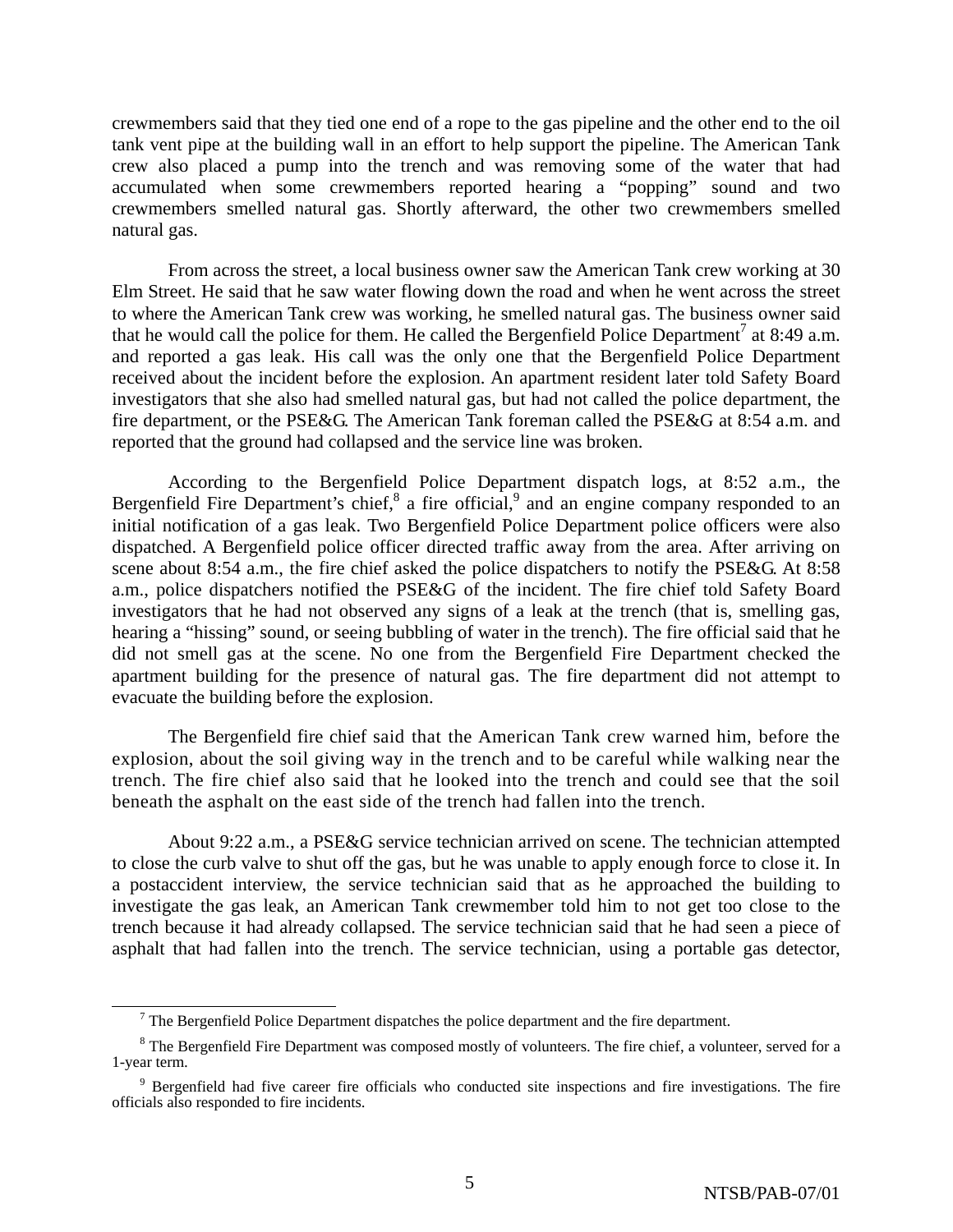detected a positive gas reading just inside the boiler room doorway of the apartment building. He started moving away from the building as it exploded at 9:26 a.m.

The police and fire departments, American Tank, and the PSE&G started rescue actions. The fire departments started firefighting. About 10:00 a.m., a PSE&G street crew was able to shut off the gas to the service line by closing the curb valve.

## **Inspection and Recovery of Pipeline**

When the pipeline was later uncovered during the postaccident excavation, a frayed rope was found attached to the gas pipeline. Additionally, a broken piece of "two-by-four" lumber was found near the gas pipeline.

During pressure tests on the steel service line, the only leak was found at the iron threaded tee connection that was about 7 feet 4 1/2 inches from the building wall. The tee had separated from the service line and had a gap of about 3 inches. (See figure 3.) The tee and the separated end of the service line were removed and sent to the Safety Board's Materials Laboratory for analysis.



**Figure 3.** Separation of steel service line.

The threaded end of the service line fractured at the connection. The exposed threads on either side of the mating surfaces showed no evidence of corrosion degradation or fatigue cracking. Microscopic examination of the fracture revealed features consistent with an overstress separation. The evidence is consistent with the pipeline separating in overstress after the ground collapsed into the trench and caused the pipeline to move.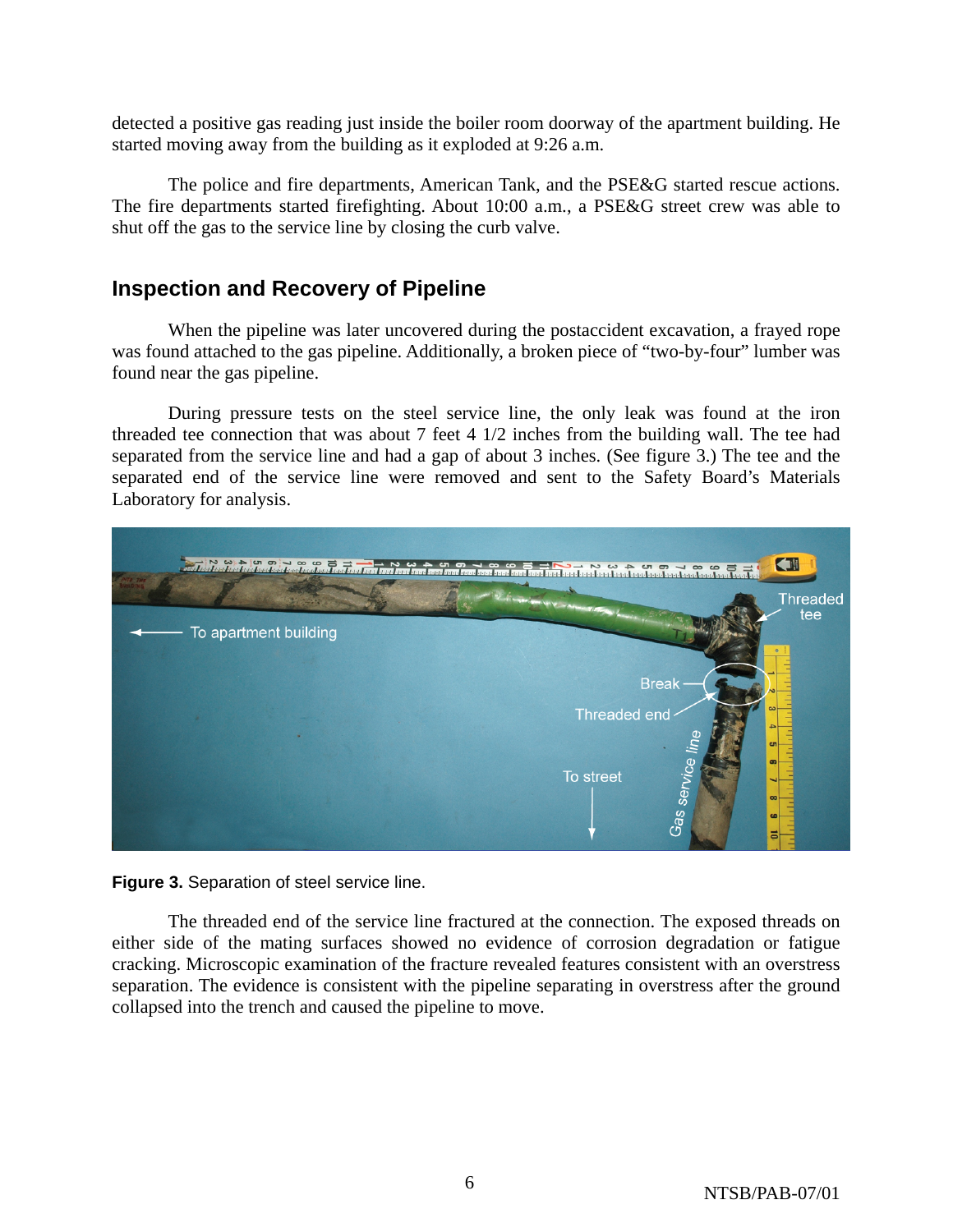### **American Tank's Procedures and Training**

American Tank's written procedures covered certifications and licensing, obtaining contracts, the steps from signed contract to job execution, and the steps for job completion. American Tank's written procedures for excavation work were limited to using the New Jersey One Call System for marking buried utilities, including gas pipelines. The company did not have written operating procedures for the protection of utilities while excavating.

According to American Tank, its unwritten procedures for the protection of utilities included the following:

- Visit the job site to survey for hazards and logistical issues.
- Obtain all needed permits.
- Survey the job site to ensure markings are in place.
- Uncover the top of the tank to determine its direction and hand excavation of nearby utilities.
- Evaluate the nature of the soil to determine the possibility of collapse.
- Contact the utility company and request shutoff.
- Protect and support the utility; contact the utility company if damaged.
- If damage to the utility is observed, call the emergency telephone numbers for the utility and call 911 or fire and police department emergency telephone numbers.

American Tank had no formal training program on the protection and support of utilities.

## **PSE&G's Excavation Damage Prevention Program and Emergency Plan**

The PSE&G participated in the New Jersey One Call system. It also participated in various damage prevention and awareness activities in 2005. These activities included distributing damage prevention materials to home improvement stores, contractors, equipment rental companies, retail stores, and municipalities. The PSE&G does not use direct mailing to contractors unless damage has been reported. Then, the PSE&G sends information letters about New Jersey's damage prevention laws to contractors who have damaged their company's underground facilities.

The PSE&G has an emergency plan that was developed in accordance with State and Federal regulations. However, the PSE&G emergency plan does not have a provision requiring the testing of curb valves to determine whether the valves can be quickly operated to shut down a service line when excavation activities place the line at risk.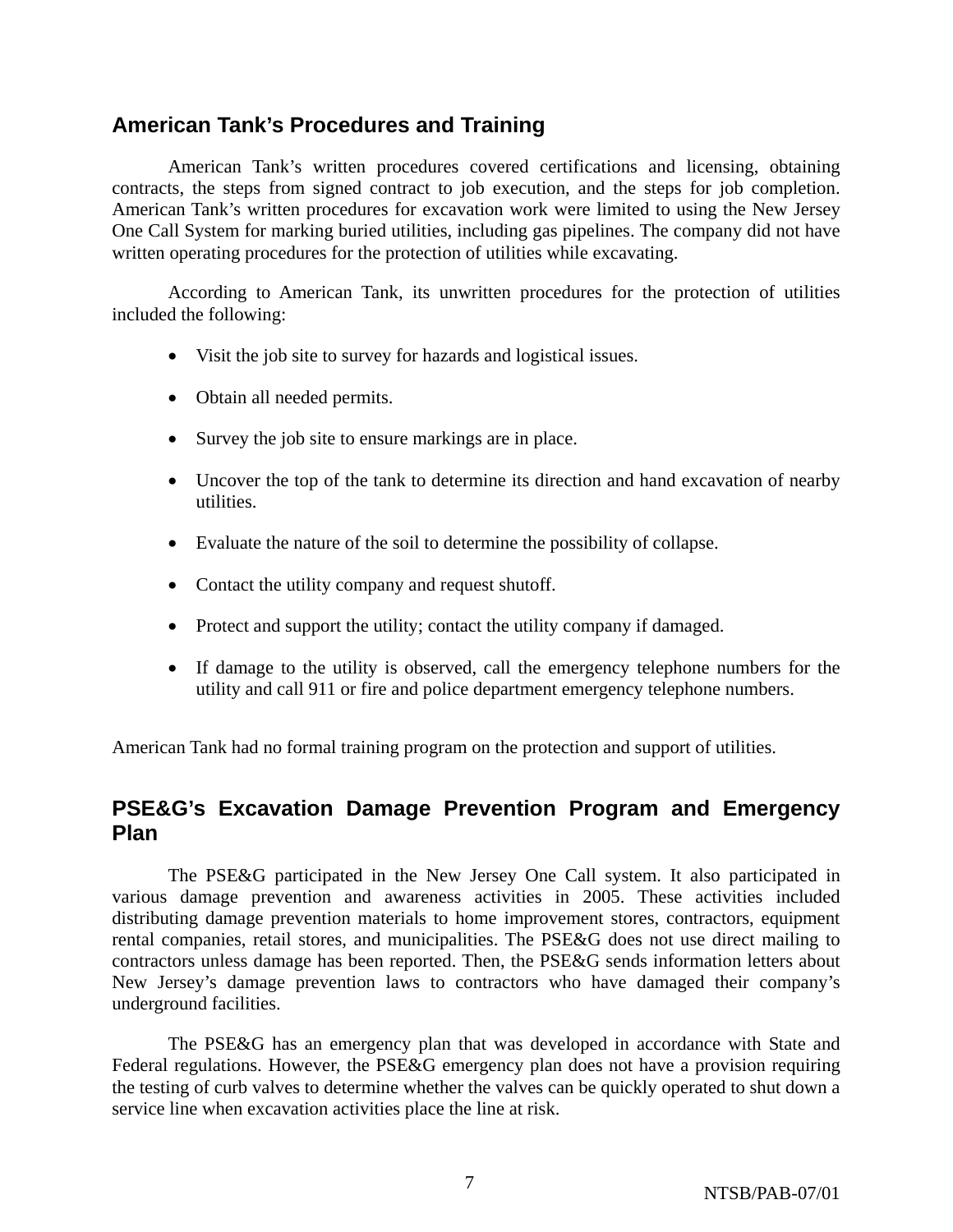### **Regulations, Standards, and Oversight**

There are a number of applicable regulations and standards regarding excavation safety. These include regulations and standards from the State of New Jersey, the U.S. Occupational Safety and Health Administration (OSHA), the U.S. Department of Transportation, and industry standards and best practices.

### *New Jersey Board of Public Utilities*

The New Jersey Board of Public Utilities publishes a handbook that explains the requirements of the New Jersey One Call law for excavators. Excavators are required to notify New Jersey One Call from 3 to 10 days before excavating and to immediately report any damage to the operator of the facility. Furthermore, the *New Jersey Underground Facility Protection Act*, section N.J.S.A. 48:2-82 d(2 and 3) requires excavators to "plan the excavation or demolition to avoid damage to and to minimize interference with underground facilities" and "to use reasonable care during excavation or demolition to avoid damage to or interference with underground facilities."

The Board of Public Utilities is charged with overseeing and enforcing compliance with the *New Jersey Underground Facility Protection Act* and the New Jersey One Call law. The Board of Public Utilities also has delegated authority to enforce Federal natural gas pipeline safety standards in 49 *Code of Federal Regulations* (CFR) Part 192.

On November 28, 2006, the New Jersey Board of Public Utilities sent Notices of Probable Violation to American Tank and the PSE&G. American Tank was cited for a probable violation of the *New Jersey Underground Facility Protection Act* for not planning the excavation to avoid damage and minimize interference with an underground facility and not using reasonable care in an excavation.

The Board of Public Utilities cited the PSE&G for three probable violations of 49 CFR Part 192. The first probable violation was that the PSE&G employee, after being notified of a potential hazard, left the site with the potential hazard remaining. The second probable violation was that the PSE&G's response did not facilitate the most effective course of action under the circumstances following the notice of a reported gas leak and ruptured service on December 13, 2005. The third probable violation was that the PSE&G did not have sufficient communication and exchange of information with the Bergenfield fire officials regarding its gas emergency programs. The outcome of the citations to American Tank and the PSE&G is pending as of May 1, 2007.

### *U.S. Occupational Safety and Health Administration*

OSHA investigated this accident. Title 29 CFR 1926.651 establishes excavation requirements designed to safeguard employees and prevent damage to underground utilities, including a requirement to establish the location of underground installations before excavating.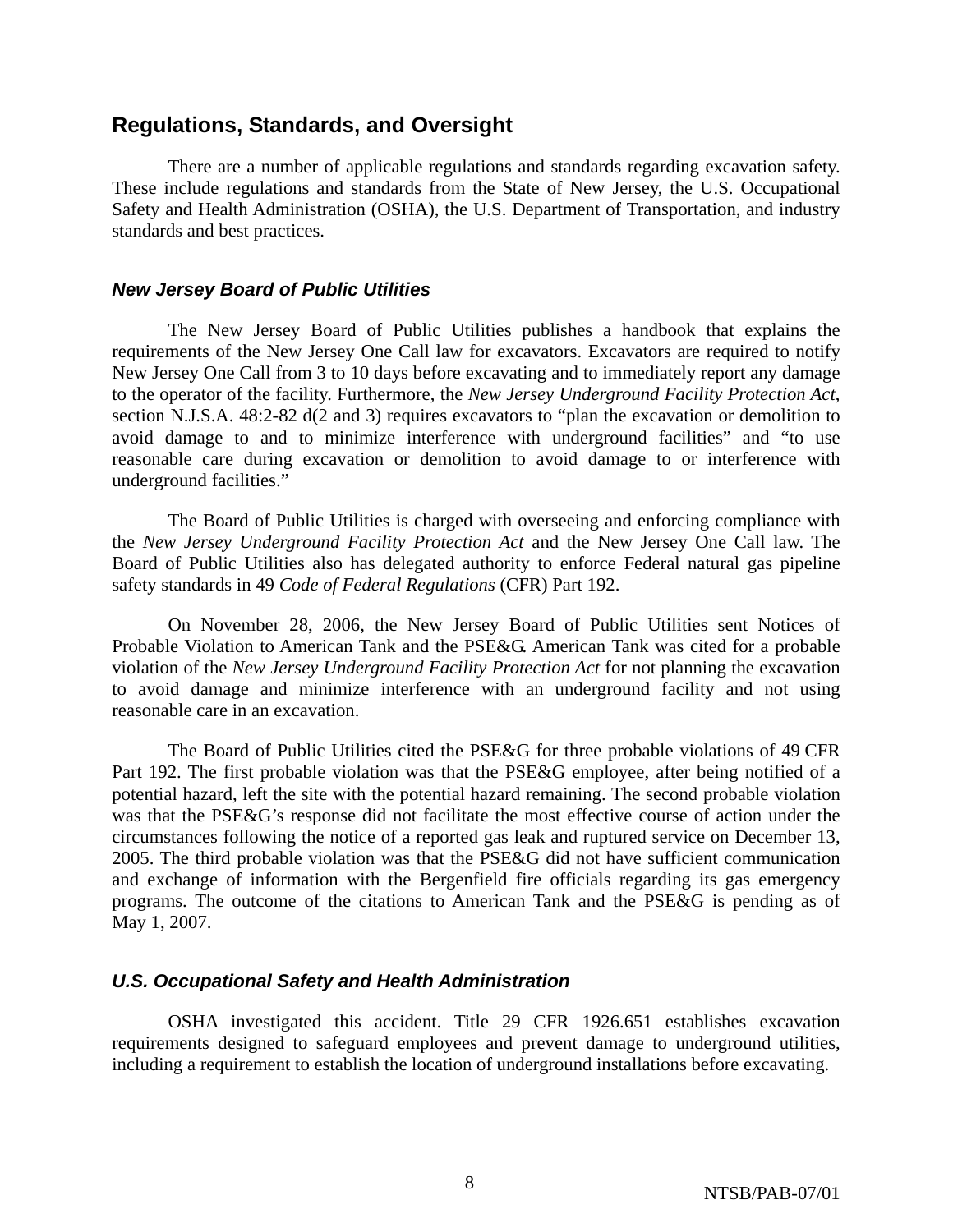OSHA and American Tank reached a stipulated agreement for two violations in which American Tank was fined for its conduct during this accident. American Tank was cited for the failure to use safe and acceptable means to exactly locate the underground vent pipe for the oil storage tank and for the failure to safeguard employees while the excavation was open.

#### *Federal Pipeline Safety Requirements*

The Pipeline and Hazardous Materials Safety Administration's (PHMSA's) pipeline safety regulations require that each operator of a buried natural gas pipeline must carry out a written program to prevent damage to the pipeline from excavation activities. Specifically, in 49 CFR 192.614(c), the damage prevention program must provide for the inspection of those pipelines that an operator "has reason to believe" could be damaged by excavation activities. These inspections must be done as "frequently as necessary" during and after the excavation activities to verify the integrity of the pipeline.

Title 49 CFR 192.615(a) requires that each natural gas pipeline operator have a written emergency plan that establishes procedures for minimizing the hazards resulting from a natural gas pipeline emergency. The emergency plan must address several emergency responses, including emergency shutdown and pressure reduction in any section of the pipeline system necessary to minimize hazards to life or property and elimination of any actual or potential hazard to life or property.

### **Industry Guidance**

The Gas Piping Technology Committee<sup>10</sup> (GPTC) publishes the *Guide for Gas Transmission and Distribution Piping Systems* to help natural gas operators ensure regulatory compliance. The section of the GPTC guide referring to Section 192.614c(6) states the following:

Where required, the inspection may include periodic or full-time surveillance and may include leakage surveys during and after construction. The operator should consider maintaining field contact with the excavator during the excavation activities to avoid potential problems.

The section of the GPTC guide referring to Section 192.615(a) states, "The objective of the (emergency) plan should be to ensure that personnel who could be involved in an emergency are prepared to recognize and deal with the situation in an expeditious and safe manner."

The *Common Ground Alliance Best Practices*<sup>11</sup> manual, version 3.0, states that the excavator must use reasonable care to avoid damaging underground facilities. The excavator

<sup>&</sup>lt;sup>10</sup> The *GPTC* is an American National Standards Institute technical committee composed of technical specialists from industry, government, and the public.

 $11$  The Common Ground Alliance, composed of technical specialists from industry, government, and the public, provides a guide on underground utility damage prevention best practices and promotes their use throughout the United States.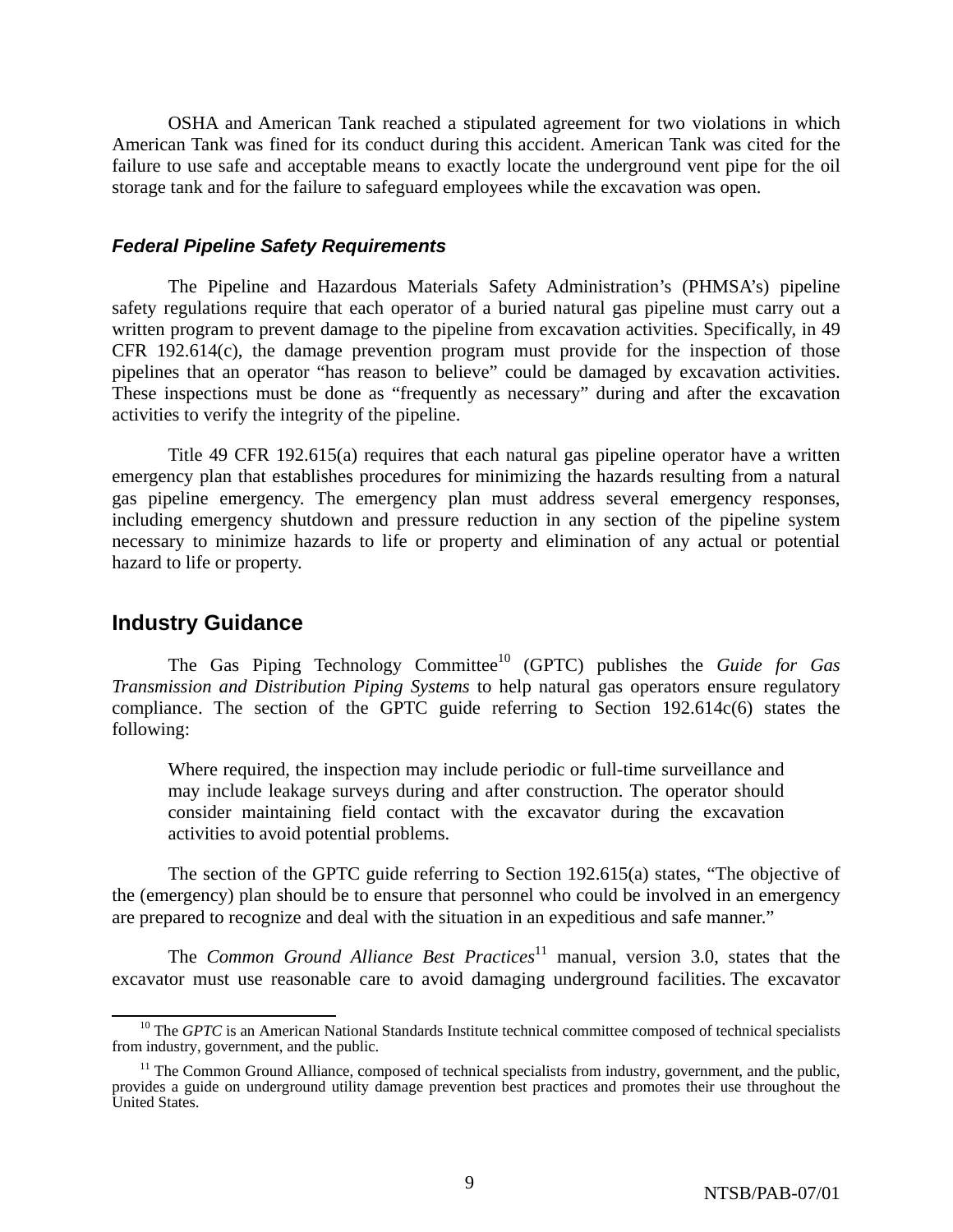should plan the excavation to avoid damage or minimize interference with the underground facilities in or near the work area. The manual also states that the protection of exposed underground facilities is as important as preventing damage to the facility when digging around the utility. Section 5-22 of the manual indicates that excavators are to support or brace exposed underground facilities and protect them from moving or shifting, which could result in damage to the facility. Methods to support, brace, and protect these facilities include shoring the facility from below or providing a timber support with hangers across the top of the excavation to ensure that the facility does not move or bend.

### **Excess Flow Valves**

Excess flow valves are designed to respond to an excessive flow of gas by automatically closing and restricting the gas flow, thereby reducing the likelihood of an explosion and fire. The valves are typically installed at the connection of a service line to a main pipeline. The valves can greatly reduce the consequences of service line breaks. The investigation examined whether an excess flow valve that was compatible with the operating conditions for the apartment building would have been effective. Had the break in the service line been exposed to the open atmosphere, an excess flow valve would have activated immediately to restrict the flow of gas; however, in this accident, the broken section of pipe was underground and under asphalt pavement.

A leakage test conducted 2 days after the accident resulted in a flow rate of natural gas through the broken service line of about 1,600 standard cubic feet per hour. The leakage test could not be conducted until the excavation site was stabilized.<sup>12</sup> Soil conditions at the time of the leakage test were significantly different than at the time the service line was broken; this difference likely affected the flow rate measured during the test. Further, the flow rate of natural gas to the apartment building at the time the service line was fractured cannot be determined.<sup>13</sup> At the time of the accident, it was quite cold; the temperature was about  $18^{\circ}$  F. It would be reasonable to assume that the heating system and the replenishment of hot water for the tenants would have been operating near maximum capacity. However, given the uncertainty in the leakage test results and the unknown flow rate to the building, the Safety Board was not able to determine whether an excess flow valve, had one been installed, would have activated after the service line was broken in this accident.

### **Bergenfield Fire Department Procedures and Training**

According to the fire chief, the Bergenfield Fire Department did not have written procedures for natural gas incidents. Safety Board investigators were told in Fire Department

<sup>&</sup>lt;sup>12</sup> During the firefighting operations, significant amounts of water had been used in the area. The trench adjacent to the broken section of pipe had been filled as a precautionary measure due to concerns that the building wall might collapse. Later, the trench was partially excavated then refilled because of unstable soil. Trench boxes were necessary to stabilize the excavation before the investigators could access the site.

<sup>&</sup>lt;sup>13</sup> The flow rate to the building could not exceed 2,500 standard cubic feet per hour because of the capacity of the metering equipment.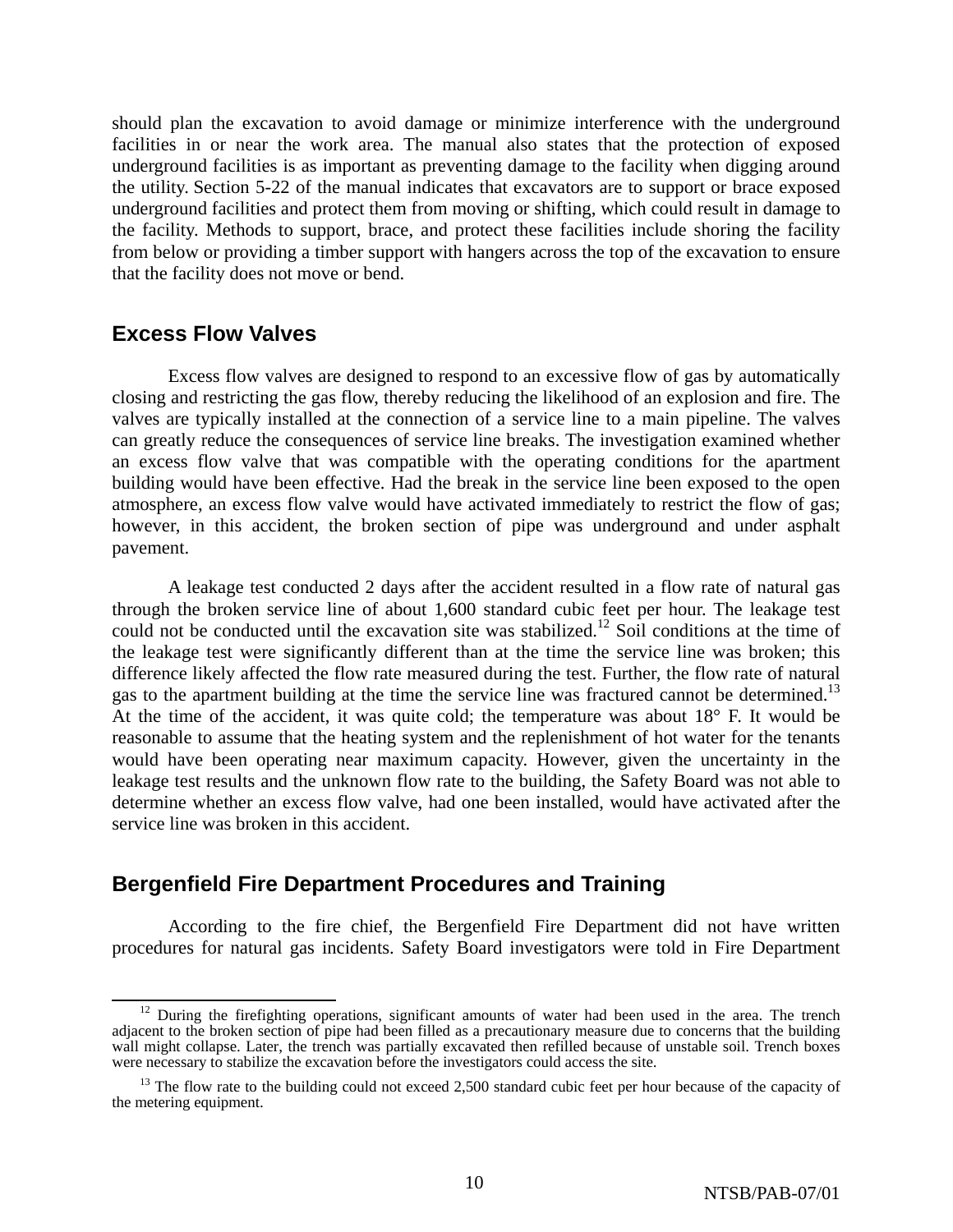interviews that the Bergenfield Fire Department relied heavily on the assistance of the PSE&G in deciding whether to evacuate a structure.

Effective July 5, 2005, the State of New Jersey improved its written course material regarding natural gas hazards for Firefighter I training. The new material is in the *Firefighter's Handbook: Essentials of Firefighting and Emergency Response—New Jersey Edition, and Addendum*. In this handbook, Section D, Chapter II, "Recognizing and Avoiding the Hazards of Natural Gas and Carbon Monoxide," describes the properties of natural gas, the natural gas delivery system, natural gas detection, and the response to natural gas emergencies. In the section, "Secure the Site," the manual has the following recommendation:

When the presence of gas is strong, the best rule is to evacuate people from the dwelling and move them across the street or a distance far away that would prevent injuries if the structure were to explode.

The video *Natural Gas: Recognizing and Avoiding the Hazards*, which was produced with the cooperation of several companies and government agencies in New Jersey, including the PSE&G, is also included as part of the Firefighter I course.

As a result of a July 1999 accident in Fairlawn, New Jersey, and a March 2006 agreement with the Board of Public Utilities, the PSE&G agreed to expand its emergency response training, which is coordinated with the Bergen County Fire Academy. As a result of the Bergenfield accident and a March 2006 agreement between the Board of Public Utilities and the PSE&G, the Board of Public Utilities obtained permission to distribute a PSE&G-produced video for firefighters and first responders in the State of New Jersey. This video includes information on how to handle gas leak emergencies, and when to check the building, and when to evacuate.

In October 2006, the PSE&G mailed a computer disk containing electric and gas hazard awareness information to police departments, fire departments, and emergency management officials within the PSE&G's service area to help them to develop standard operating procedures for electrical and gas emergencies.

### **Probable Cause**

The National Transportation Safety Board determines that the probable cause of the December 13, 2005, natural gas explosion and fire in Bergenfield, New Jersey, was the failure of the American Tank Service Company to adequately protect the natural gas service line from shifting soil during excavation, which resulted in damage to the service line and the release and migration of natural gas into the apartment building. Contributing to the accident was the failure of the Public Service Electric and Gas Company to conduct effective oversight of the excavation activities adjacent to the gas service line and to be prepared to promptly shut off the flow of natural gas after the service line was damaged. Contributing to the casualties in the accident was the failure of the Bergenfield Fire Department to evacuate the apartment building despite the strong evidence of a natural gas leak and the potential for gas to migrate into the building.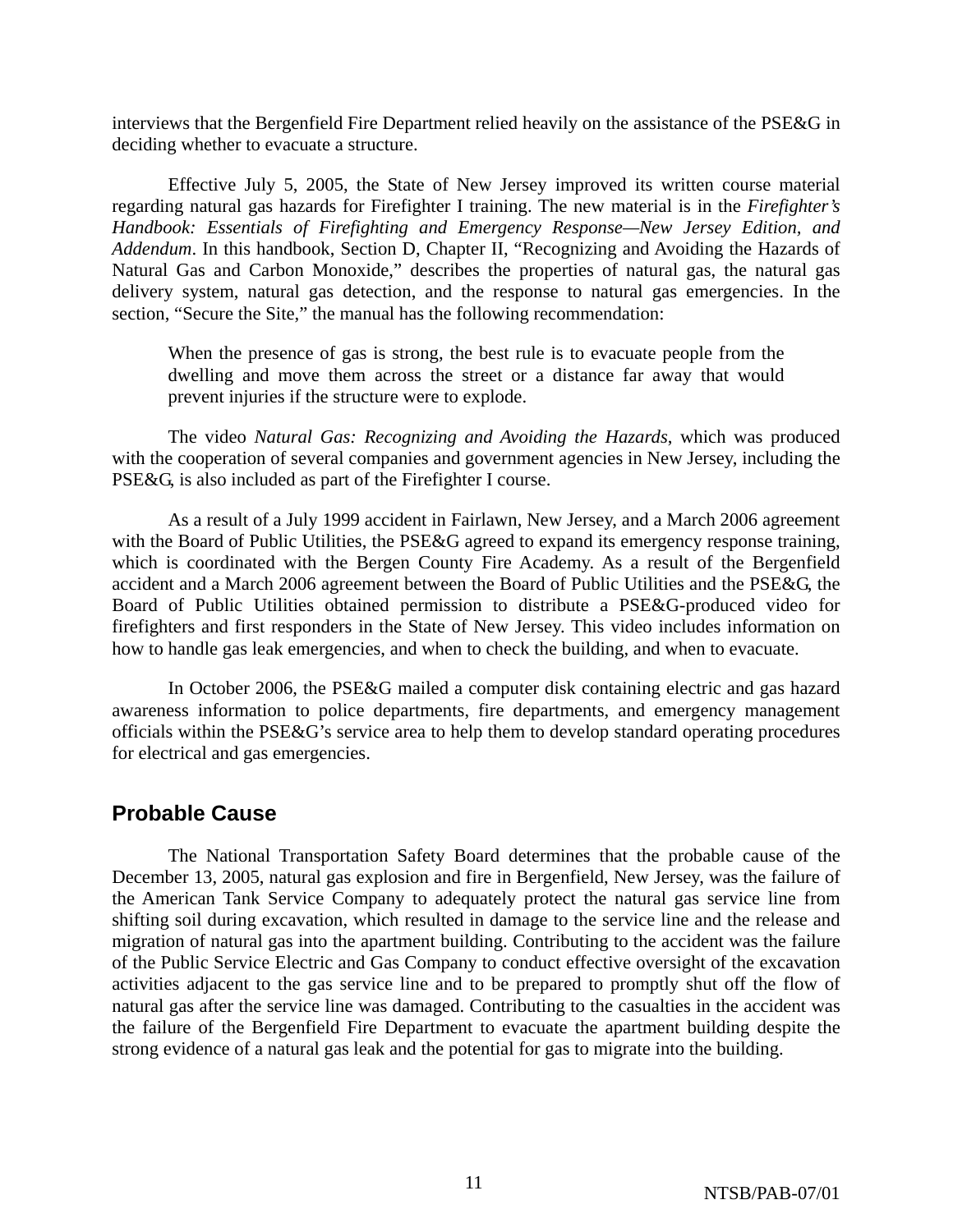### **Recommendations**

As a result of its investigation of the Bergenfield, New Jersey, pipeline accident, the National Transportation Safety Board made the safety recommendations listed below. For more information about these recommendations, see the safety recommendation letters<sup>14</sup> to the recipients.

### **To the Pipeline and Hazardous Materials Safety Administration:**

Provide a summary of the lessons learned from the Bergenfield, New Jersey, accident to recipients of emergency planning and response grants. (P-07-1)

### **To the New Jersey Department of Community Affairs:**

Establish a requirement that all career and volunteer firefighters receive recurrent training on natural gas safety and incident response. (P-07-2)

### **To the Borough of Bergenfield:**

Establish and implement written operating procedures for responding to natural gas incidents and emergencies. (P-07-3)

### **To the American Tank Service Company:**

Establish and implement written procedures for safe excavation near pipelines, and provide initial and recurrent training on these procedures to employees. (P-07-4)

### **To the Public Service Electric and Gas Company:**

Modify your excavation damage prevention program and emergency plan to require site-specific risk assessments of excavators' plans, and implement procedures to effectively manage the risk, such as increased surveillance of excavator actions to protect the pipeline and ensuring that gas shut-off valves are tested so that they can be closed promptly if the pipeline is damaged. (P-07-5)

### **To the International Association of Fire Chiefs:**

Notify your members of the circumstances surrounding the December 13, 2005, accident in Bergenfield, New Jersey, and urge them to establish and implement procedures for emergency responders to rapidly assess situations involving natural gas leaks and to determine whether prompt evacuations are warranted. (P-07-6)

<sup>&</sup>lt;sup>14</sup> These letters are available on the National Transportation Safety Board's web site.